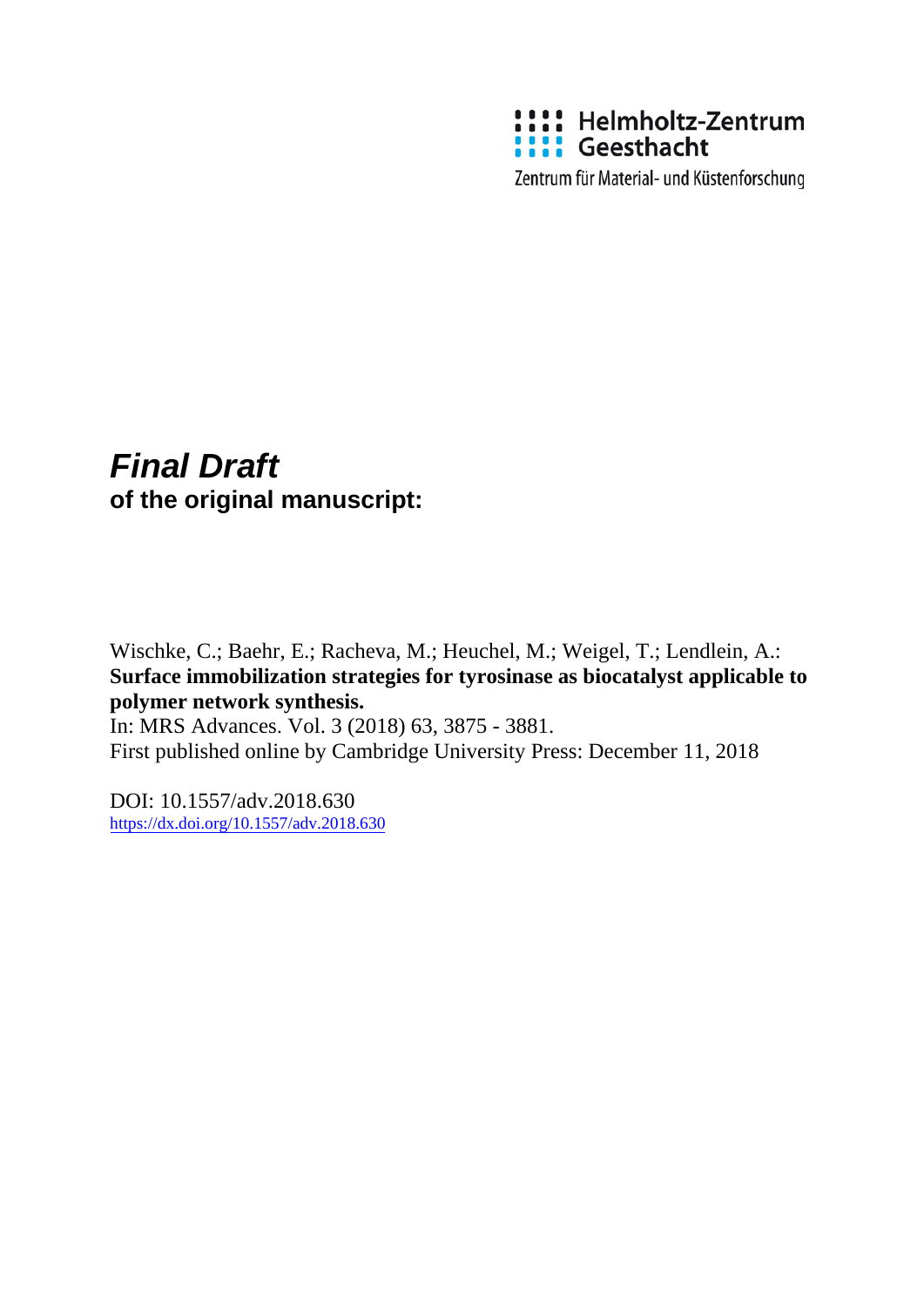# Surface immobilization strategies for tyrosinase as biocatalyst applicable to polymer network synthesis

Christian Wischke<sup>1</sup>, Elen Bähr<sup>1</sup>, Miroslava Racheva<sup>1</sup>, Matthias Heuchel<sup>1</sup>, Thomas Weigel<sup>1</sup>, Andreas Lendlein $1,2$ 

*1 Institute of Biomaterial Science and Berlin-Brandenburg Center for Regenerative Therapies, Helmholtz-Zentrum Geesthacht, Kantstr. 55, 14513 Teltow, Germany 2 Institute of Chemistry, University of Potsdam, Germany \*Correspondence: andreas.lendlein@hzg.de* 

## **ABSTRACT**

Enzymes have recently attracted increasing attention in material research based on their capacity to catalyze the conversion of polymer-bound moieties for synthesizing polymer networks, particularly bulk hydrogels. In this study, the surface immobilization of a relevant enzyme, mushroom tyrosinase, should be explored using glass as model surface. In a first step, the glass support was functionalized with silanes to introduce either amine or carboxyl groups, as confirmed e.g. by X-ray photoelectron spectroscopy. By applying glutaraldehyde and EDC/NHS chemistry, respectively, surfaces have been activated for subsequent successful coupling of tyrosinase. Via protein hydrolysis and amino acid characterization by HPLC, the quantity of bound tyrosinase was shown to correspond to a full surface coverage. Based on the visualized enzymatic conversion of a test substrate at the glass support, the functionalized surfaces may be explored for surface-associated material synthesis in the future.

### **Introduction**

Enzymes as biocatalysts have been utilized for a long time to synthesize small molecule substances in biotechnological processes. More recently, the enzymatic conversion of substrates has attracted increasing attention in material research based on their capacity to convert polymer-bound moieties leading to polymer networks, specifically bulk hydrogels [1].

In this context, particularly those enzymes are of interest, which enable the coupling of functional moieties into netpoints, as it is the case for tyrosinase [2]. Its specificity to catalyze phenol oxidation has been suggested, at least for highly pure mushroom tyrosinase (MTyr), to potentially allow hydrogel synthesis also in the presence of tyrosine-free therapeutic peptides for drug release purposes [3].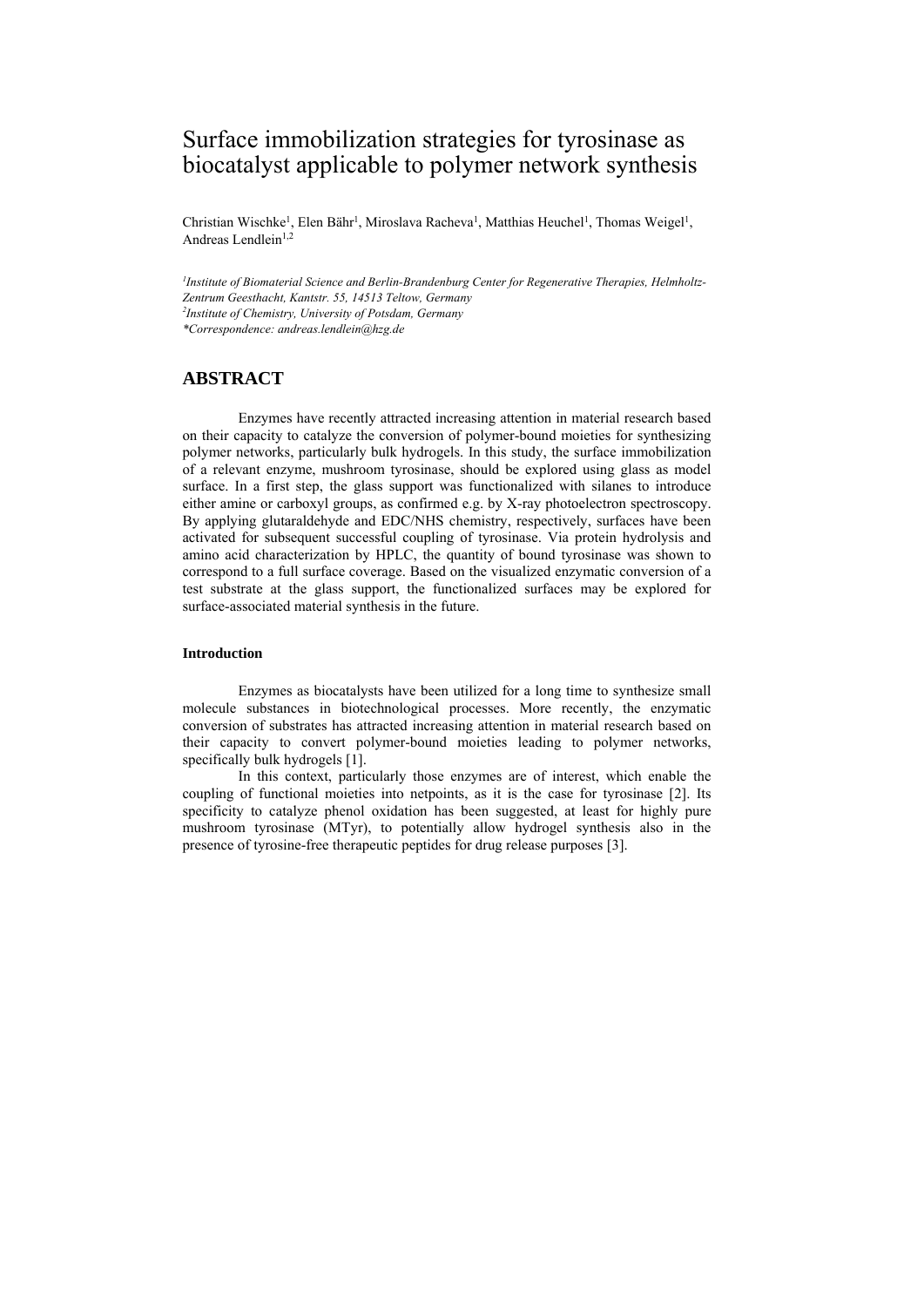While previous studies on MTyr-catalyzed hydrogels focus on bulk materials, transferring this principle of hydrogel formation to surfaces would be of high interest to create functional interfaces. However, a stable immobilization of MTyr to the surface is required to realize such concepts. Although various techniques for enzyme binding are known [4], the goal of a high surface coverage and preservation of catalytic activity demands a detailed evaluation for each specific enzyme. Here, a three-step process should be investigated for MTyr using glass as model surfaces comprising salinization to introduce amine or carboxyl anchor groups, reaction with glutaraldehyde and EDC/NHS chemistry, respectively, and eventually enzyme immobilization (Fig. 1). The success of the critical steps should be thoroughly characterized.



*Fig. 1: Immobilization strategy for MTyr comprising salinization, reaction with coupling reagents, and eventually protein binding.* 

#### **Experimental**

Cover slips (Menzel glass, Germany) were cleaned with a 7.5:1 mixture of 96 wt.%  $H_2SO_4$  and 30 wt.%  $H_2O_2$  followed by extensive washing with water (always Millipore water used). Silanization was performed at room temperature with 5 vol.% *N*- [3-(trimethoxysilyl)propyl]-ethylenediamine triacetic acid (TMEPEDTA) in water, 2.5 vol.% 3-(Triethoxysilyl)-propylsuccinic anhydride (TESPSA) in a 1:1 mixture of ethanol and water (both silanes from ABCR GmbH, Karlsruhe, Germany; used at pH 4-5), or 5 vol.% (3-Aminopropyl)triethoxysilane (APTES) in ethanol. This step was followed by washing with water and ethanol, as well as drying at 70 °C for 15 min. Contact angles were determined after sample equilibration in water. A repeated dynamic analysis by the captive bubble method was conducted at two different sample positions with a DSA 100 (Krüss, Hamburg, Germany). The zeta potential was determined with a Delsa Nano C equipped with a Flat Surface Cell (Beckmann Coulter, Krefeld, Germany) by aid of reference particles according to the manufacturers protocol (Otsuka Electronics, Japan; 1:100 dilution). Silanized glass slips were glued to larger glass slides for proper fixation in the instrument cell. Confocal Raman microscopy was performed on a Senterra instrument (Bruker, Ettlingen, Germany) with a 532 nm laser at a power of 20 mW and a resolution of 2 cm-1. For X-ray photoelectron spectroscopy studies, an Axis Ultra system (Kratos Analytical, Manchester, UK) with a monochromatic Kα beam source (1486.6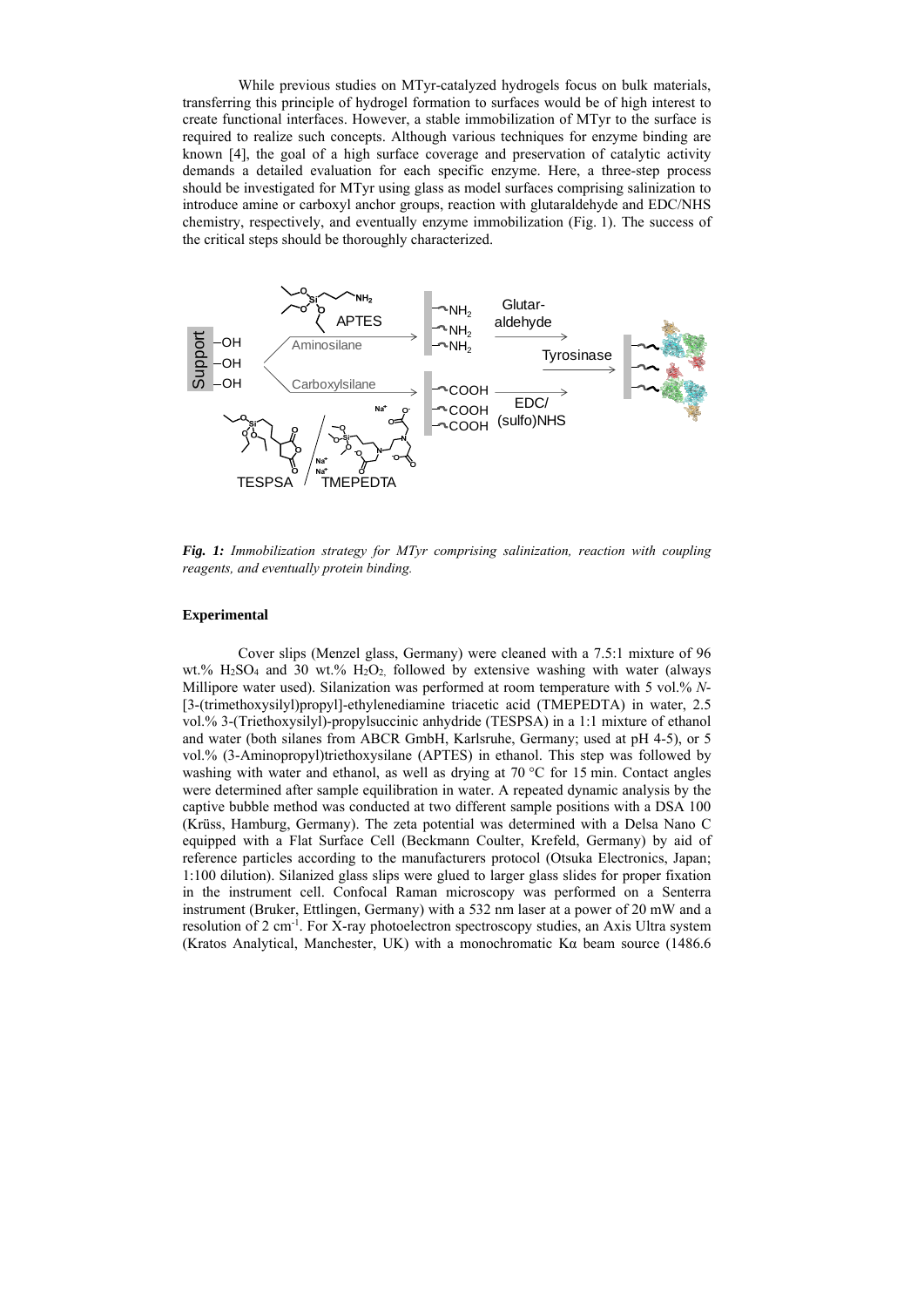eV) was employed. The scans were conducted at 300 W with a pass energy of 160 eV (survey spectra) and 20 eV (regional spectra; C 1s, N 1s).

For enzyme coupling, APTES treated glass was incubated for 1 h in 2 vol.% glutaraldehyde, followed by washing in phosphate buffered saline (PBS, 50 mM, pH 7.4) and incubation with 2 mg∙ml-1 MTyr (Sigma Aldrich, Steinheim, Germany) in PBS for 16 h at 4 °C followed by washing. TESPSA treated glass was first exposed at 4 °C for 1 h to ~0.3 mM 1-ethyl-3-(3-dimethylaminopropyl)carbodiimide (EDC) in 0.1 M MES buffer pH 5.1 substituted with either 0.3 mM N-hydroxysuccinimide (NHS; all from Sigma Aldrich) or 0.3 mM N‐Hydroxysulfosuccinimide (sulfo-NHS; G-Biosciences, USA). After washing with MES buffer, the samples were incubated with 2 mg∙ml-1 MTyr in 0.1 M MES pH 8 at 4 °C for 16 h, again followed by washing with 0.8 M NaCl. All samples were stored in PBS. The MTyr quantification by amino acid analysis was conducted using HPLC as reported before [5]. Up to ten glass slides of 21 x 26 mm were incubated in 2 ml 6N HCl for enzyme hydrolysis at 120 °C for 24 h. For the MBTH assay, an oxygen saturated reagent solution with final concentrations of 6 mM 3-methyl-2-benzothiazolinonehydrazone hydrochloride (MBTH), 0.181 mM 3-(4-Hydroxyphenyl) propionic acid (DAT, Sigma Aldrich) and 2 vol.% DMF in 50 mM PBS was used.

#### **Results and discussion**

In order to systematically explore the MTyr binding to the support surface, two approaches have been compared: (i) The introduction of amine moieties via APTES, which ideally react with one aldehyde group of glutaraldehyde to a Schiff base, while the second aldehyde function would be available to couple with primary amines of MTyr. (ii) The reaction with either TESPSA or TMEPEDTA as carboxylsilanes, activation via EDC/(sulfo)NHS chemistry, and binding of MTyr by forming an amid bond (Fig. 1).

#### **Introducing anchor groups to glass surfaces by salinization**

The effect of the carboxylsilane treatment on surface properties depending on reaction time was studied by analyzing the contact angle  $\theta$  in water by the captive bubble method. Despite some alterations, the surfaces remained hydrophilic with  $\theta$  < 40° (Tab. 1), which is well below the so-called Berg limit that often is used to describe hydrophobic surfaces that massively adsorb proteins by physical interactions [6]. Starting from a typical slightly negative zeta potential of pure glass, the treatment with carboxylsilanes did not show systematic shifts towards a more negatively charged surface with increasing reaction time. Therefore, an analysis of surface composition via X-ray photoelectron spectroscopy (XPS) was applied. By fitting the characteristic asymmetric carbon signal (C1s) with 3 peaks of Gaussian type, which can be attributed to C-C at 285 eV, -O-C=O, COOH at 289.1 eV or C-O-C, C-OH at 286.5 eV, the relative peak area corresponding to COOH functions was shown to clearly increase from  $6 \pm 1\%$  for cleaned glass to 19  $\pm$ 6% or  $12 \pm 2\%$  for 19 h of TESPSA and TMEPEDTA treatment, respectively (Tab. 1). In order to verify the introduction of COOH moieties by a second independent method, Raman microscopy with long accumulation times (4.5 h) was applied for selected samples (Fig. 2). As may be exemplified by the bands observed at 1731 cm<sup>-1</sup> for 17 h TESPSA incubation, which can be assigned to the stretching vibration of carbonyl groups [7], successful introduction of COOH moieties to the glass surface was confirmed.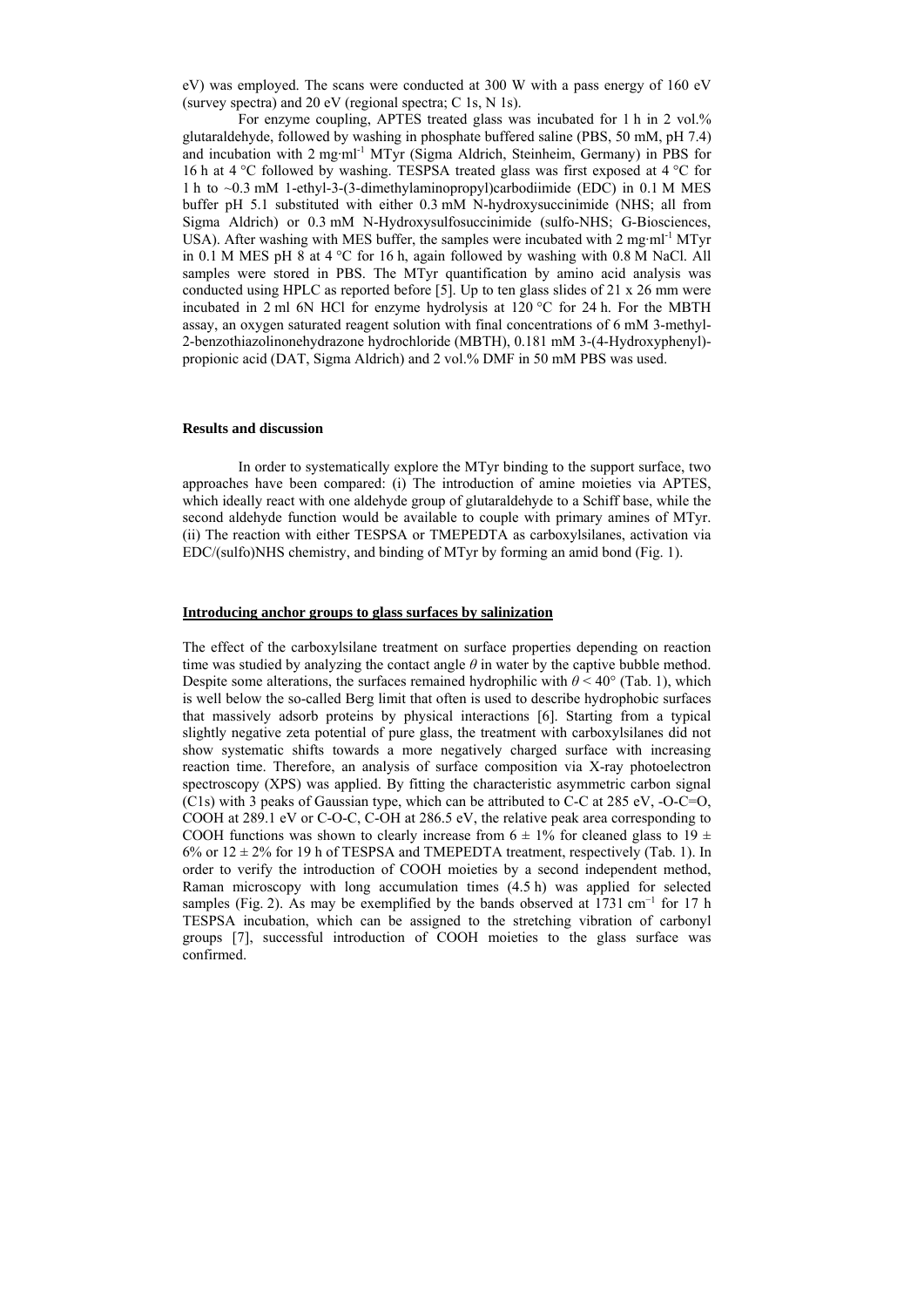**Table 1:** Silanization of glass surfaces with the carboxyl-functionalized silanes.

|                 | Contact angle   |                 | Zeta<br>potential  | XPS surface analysis                                      |                            |                                                     |                                                |
|-----------------|-----------------|-----------------|--------------------|-----------------------------------------------------------|----------------------------|-----------------------------------------------------|------------------------------------------------|
| Sample          | Advancing<br>ſ۹ | Receding<br>[°] | $\lceil mV \rceil$ | Total C1s<br>signal<br>$\lceil \det \mathcal{V}_0 \rceil$ | $C-C$<br>$\lceil\% \rceil$ | Fitting of C1S signal<br>$C-O-C$ :<br>$C-OH$<br>[%] | $-O-C=O$ :<br><b>COOH</b><br>$\lceil\% \rceil$ |
| Glass untreated | $26 \pm 4$      | $25 \pm 3$      | $-11 \pm 8$        | $21 \pm 2$                                                | $78 \pm 5$                 | $18 \pm 5$                                          | $4 \pm 1$                                      |
| Glass cleaned   | $25 \pm 6$      | $21 \pm 2$      | $-5 \pm 3$         | $13 \pm 3$                                                | $75 \pm 6$                 | $20 \pm 5$                                          | $6 \pm 1$                                      |
| TESPSA 5 min    | $25 \pm 1$      | $22 \pm 2$      | $-8 \pm 2$         | $7 \pm 1$                                                 | $68 \pm 3$                 | $23 \pm 3$                                          | $8 \pm 0.5$                                    |
| TESPSA 3 h      | $35 \pm 12$     | $28 \pm \pm$    | $-5 \pm 2$         | $17 \pm 11$                                               | $52 \pm 25$                | $28 \pm 16$                                         | $20 \pm 9$                                     |
| TESPSA 19h      | $39 \pm 3$      | $29 \pm 4$      | $-18 \pm 13$       | $11 \pm 3$                                                | $52 \pm 17$                | $29 \pm 11$                                         | $19 \pm 6$                                     |
| TMEPEDA 5 min   | $24 \pm 3$      | $22 \pm 2$      | $-16 \pm 5$        | $7 \pm 1$                                                 | $63 \pm 7$                 | $28 \pm 6$                                          | $9 \pm 1$                                      |
| TMEPEDA 3 h     | $30 \pm 15$     | $26 \pm 9$      | $-11 \pm 4$        | $9 \pm 2$                                                 | $56 \pm 7$                 | $31 \pm 5$                                          | $13 \pm 3$                                     |
| TMEPEDA 19 h    | $23 \pm 5$      | $21 \pm 2$      | $-9 \pm 7$         | $14 \pm 6$                                                | $59 \pm 5$                 | $29 \pm 4$                                          | $12 \pm 2$                                     |

 $n= 3-6$ , mean  $\pm$  S.D.



Fig. 2: Raman microscopy analysis of introduced anchor groups by salinization with TESPSA (2930 cm<sup>-1</sup> C–H stretching vibration; 1731 cm<sup>-1</sup> C=O stretching vibration, 920 cm<sup>-1</sup> Si-O stretching vibration). Note: In this experiment, the longest TESPSA treatment was 17 h compared to 19 h in other experiments.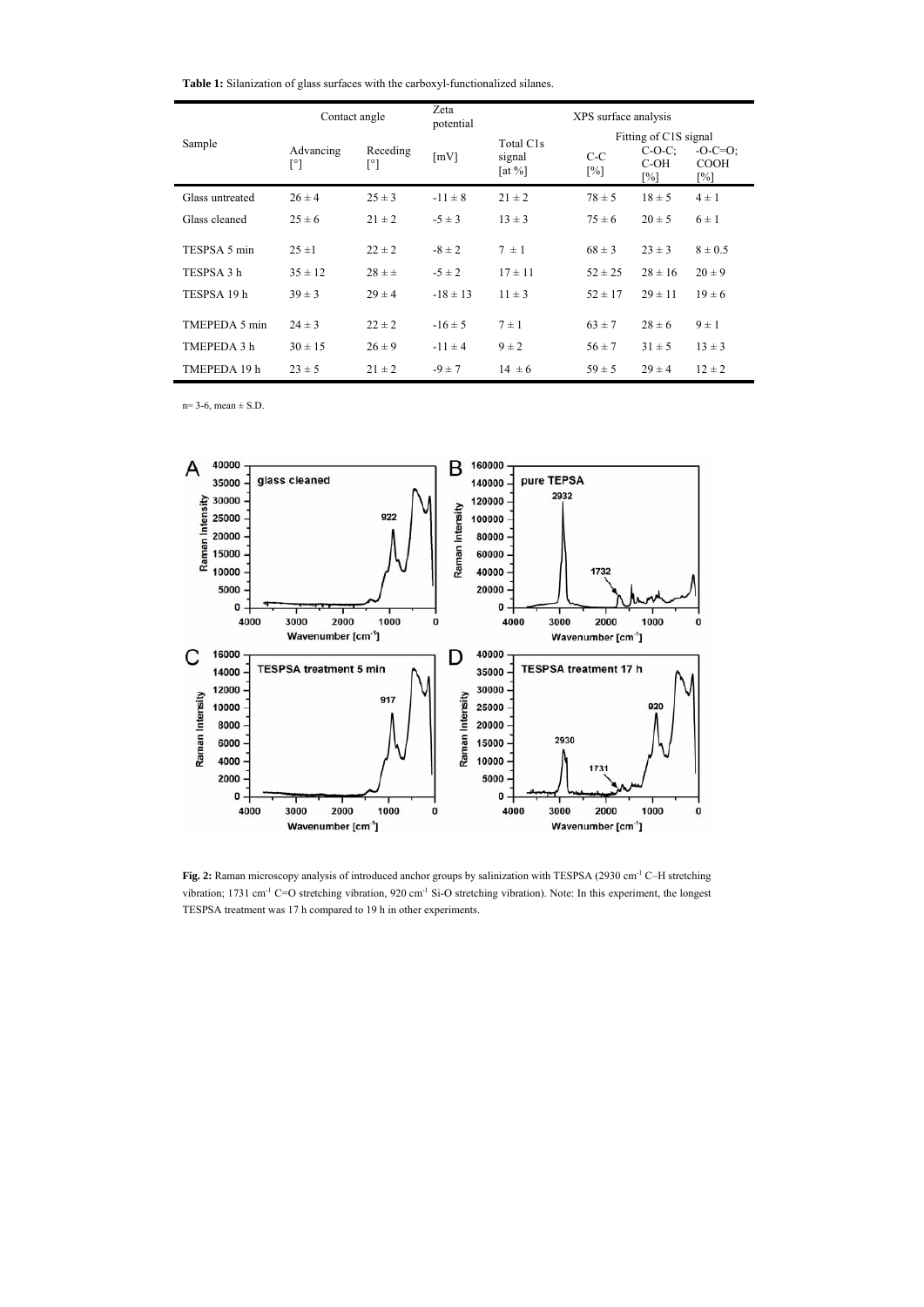For surface treatment with the aminosilane APTES, the analysis of the zeta potential clearly demonstrated the anticipated shift towards less negative values, which can be assigned to the introduced amino groups. A clear evidence of amino moieties being exposed at the functionalized surface was provided by XPS analysis, where the nitrogen content increased from 0.5 at% for cleaned glass to 6 at% after 3 h of APTES treatment.

In summary, XPS supported by a second independent technique allowed concluding on a successful introduction for the carboxylsilanes TESPSA and TEMPEDA as well as the aminosilane APTES. For further experiments, the incubation with TESPSA and APTES for 3 h was chosen.

| Sample        | Zeta potential     | XPS surface analysis |
|---------------|--------------------|----------------------|
|               | $\lceil mV \rceil$ | N 1s [at $%$ ]       |
| Glass cleaned | $-13 \pm 5$        | $0.5 \pm 0.3$        |
| APTES 5 min   | $-2 \pm 2$         | n.d.                 |
| APTES 3 h     | $1 \pm 0.4$        | $6 \pm 3$            |
| APTES 19 h    | $-1 \pm 1$         | n.d.                 |
|               |                    |                      |

**Table 2:** Silanization of glass surfaces with the amino-functionalized silane.

 $n.d. = not determined; n= 3-5, mean ± S.D.$ 

**Table 3:** Quantification of surface bound MTyr by amino acid analysis.

| Coupling reaction        | Amount of bound tyrosinase   | Estimated surface coverage * |  |  |
|--------------------------|------------------------------|------------------------------|--|--|
|                          | [ $\mu$ g·cm <sup>-2</sup> ] | $\lceil\% \rceil$            |  |  |
| $TESPSA + EDC/NHS$       | $0.2 \pm 0.02$               | 65                           |  |  |
| $TESPSA + EDC/sulfo-NHS$ | $0.57 \pm 0.09$              | 230                          |  |  |
| $APTES + Glutaraldehyde$ | $0.71 \pm 0.13$              | 280                          |  |  |

\* Surface coverage of 100% corresponds to monolayer (0.31 µg·cm<sup>-2</sup>); MW of MTyr 120 kDa;  $R_H$  4.3 nm [8]; Close-packing of spheres  $P_{2D}$  0.91,  $P_{3D}$  0.74; Calculation of theoretical weight per mono/multilayer: MW [kD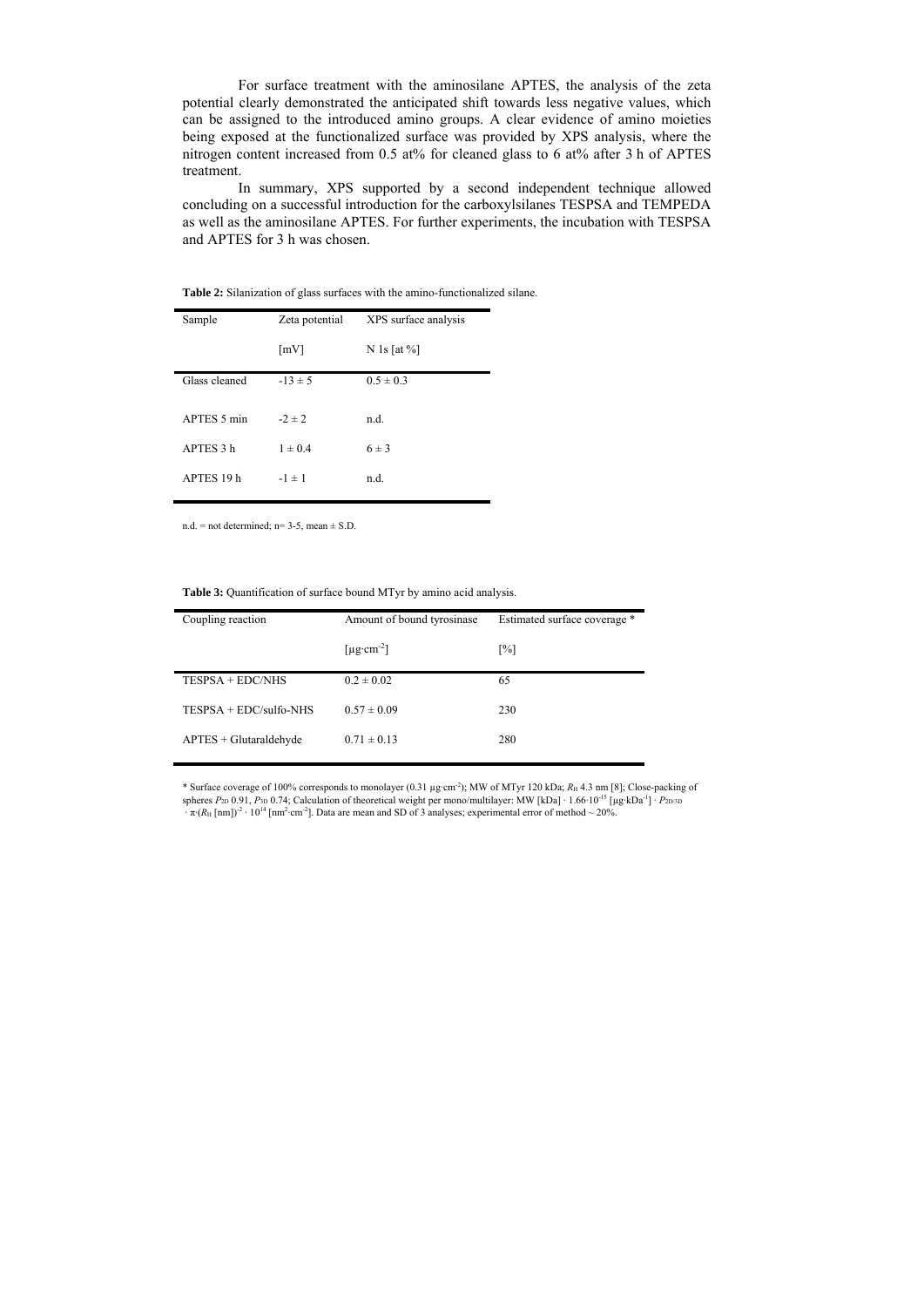#### **Enzyme immobilization, quantification and proof of catalytic activity**

As introduced above, the silanized surfaces were exposed to glutaraldehyde (APTES) as well as EDC/NHS or EDC sulfo-NHS (TESPSA), followed by washing steps and eventually MTyr treatment. The indirect quantification of bound protein from the supernatant of the MTyr coupling step by the BCA assay did not provide reasonable results, which was assigned to an interference of NHS with the BCA assay. Instead, the surface bound MTyr was quantified by a direct method. A high number of MTyr functionalized glasses were crushed and subjected to acidic conditions for MTyr hydrolysis to amino acids followed by pre-column functionalization with *ortho*phthaldialdehyde and HPLC analysis [5]. This method could prove the binding of reasonable quantities of MTyr, which was clearly highest for silanization with APTES and coupling with glutaraldehyde (Table 3). For TESPSA treatment, sulfo-NHS was leading to higher MTyr binding compared to NHS, possibly due to the better solubility of the charged activating reagent and the formed active ester intermediates in aqueous environment [9]. As a rough estimate, the surface coverage has been calculated using the spherical projection area corresponding to the MTyr hydrodynamic radius *R*H, also considering the close-packing *P* of spheres in 2D or 3D assemblies. This analysis suggests that a dense packing of MTyr at the surface can be achieved in some cases, even though one should consider presumably relevant systematic experimental errors of this approach due to the very low protein quantities being exposed.



**Fig. 3:** Analysis of enzymatic activity of immobilized MTyr (TESPSA + EDC-sulfo-NHS) by the MBTH assay. (A) Photographs of cuvettes with functionalized glass slides mounted on the left wall of the cuvette, where a red color reaction was confirmed. (B) UV-Vis spectra, demonstrating the time-dependent absorption increase at 505 nm, λmax of MBTH-quinone adduct.

The preservation of enzymatic activity is, besides the quantity of bound enzyme, a relevant property to evaluate the success of the immobilization method. A tyrosine derivative, desaminotyrosine, was used as substrate for enzymatic conversion to a quinone, the formation of which was visualized by reaction with Besthorn's hydrazone (MBTH) to a pink product. As exemplarily illustrated for MTyr immobilized via the TESPSA and EDC/sulfo-NHS approach, a local red coloration of the glass slide standing upright at the left wall of a cuvette very clearly showed a surface associated conversion of the substrate (Fig. 3A). Monitoring this reaction in a UV/Vis photometer by measuring the absorption of the fluid in the center of the cuvette suggested that this reaction is